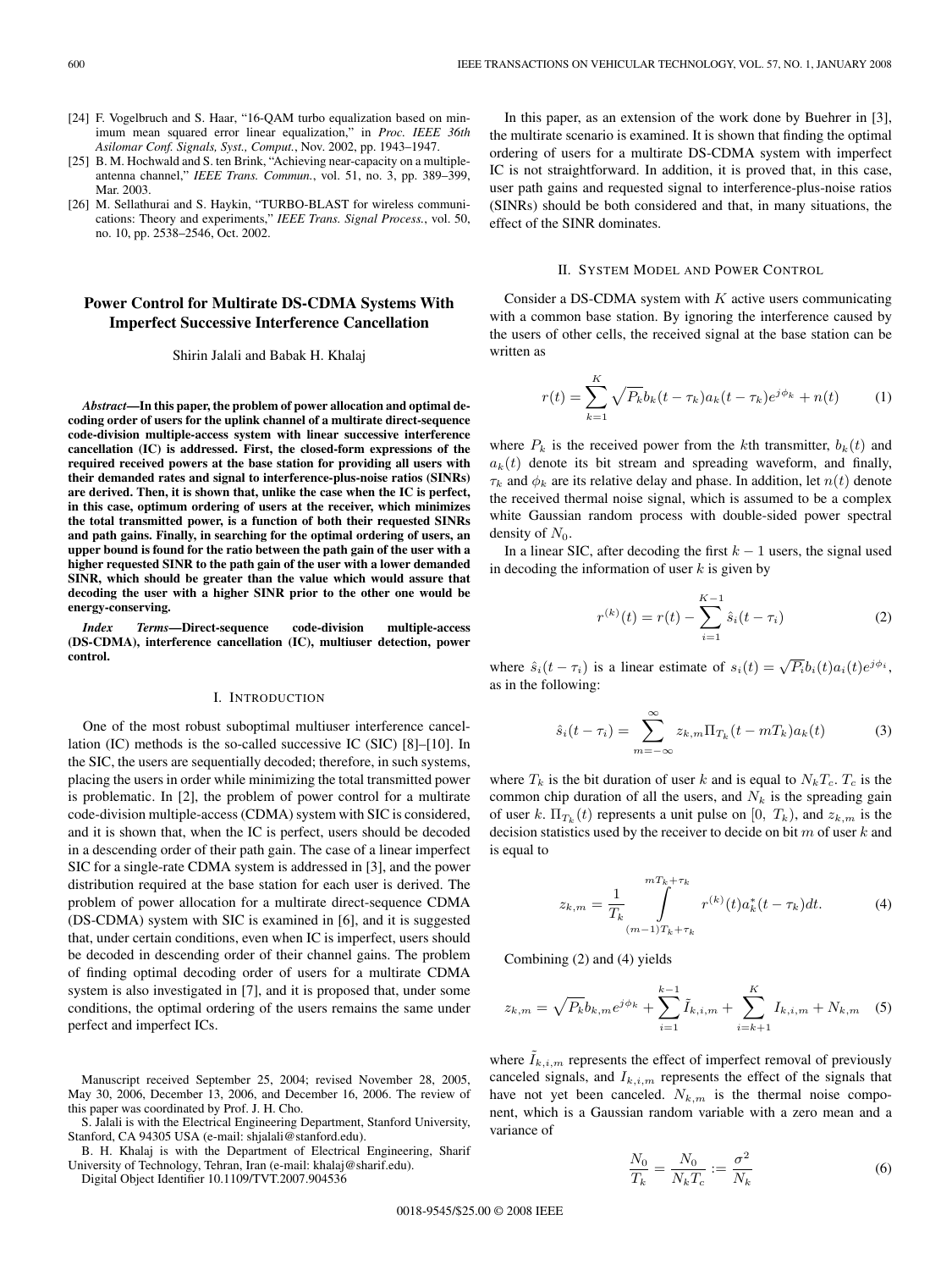where  $\sigma^2$  is defined to be equal to  $N_0/T_c$ . The received SINR of user k, which is denoted as  $\gamma_k$ , is given by

$$
\gamma_k = \frac{E^2\{z_{k,m}|b_{k,m}\}}{\text{var}\{z_{k,m}|b_{k,m}\}}\tag{7}
$$

where

$$
E\{z_{k,m}|b_{k,m}\} = \sqrt{P_k}b_{k,m}
$$
\n<sup>(8)</sup>

$$
\text{var}\{z_{k,m}\} = \frac{\sigma^2}{N_k} + \sum_{i=1}^{k-1} \text{var}\{\tilde{I}_{k,m,i}\} + \sum_{i=k+1}^{K} \text{var}\{I_{k,m,i}\}.
$$
 (9)

To this point, the derivation of the equations was similar to the case when all users required the same rate and quality of service. In order to go further and compute the variances given in (9), the diversity between user requests must be taken into account. Note that, if low-rate users employ pseudorandom sequences to mask their repetition codes, then, the other users would not be able to sense their spreading gains, and hence, the results in [3]–[5] for  $var\{\tilde{I}_{k,m,i}\}$  and  $var\{\tilde{I}_{k,m,i}\}$  could be applied to the multirate situation by just replacing the spreading gain of the user of interest in the place of the common spreading gain used in the single-rate scenario. Therefore

$$
\text{var}\{\tilde{I}_{k,m,i}\} = P_i \frac{l}{N_k} \tag{10}
$$

and

$$
\text{var}\{I_{k,m,i}\} = \text{var}\{z_{i,m}\}\frac{l}{N_k} \tag{11}
$$

where, for rectangular pulses,  $l$  is defined as follows:

$$
l = \begin{cases} 1, & \text{chip synchronous, zero phase} \\ 2/3, & \text{chip asynchronous, zero phase.} \end{cases}
$$
 (12)

When the phases are random,  $l$  should be multiplied by  $1/2$  [5], [6]. By defining  $\eta_k \stackrel{\Delta}{=} \text{var}\{z_{k,m}|b_{k,m}\}$ , from (9)–(11), it follows that

$$
\eta_k = \frac{\sigma^2}{N_k} + \frac{l}{N_k} \sum_{i=1}^{k-1} \eta_i + \frac{l}{N_k} \sum_{i=k+1}^K P_i.
$$
 (13)

Multiplying both sides of (13) with  $N_k$ , rewriting it for  $k - 1$ , and then subtracting both sides of the two equations from each other would yield

$$
N_k \eta_k - N_{k-1} \eta_{k-1} = \eta_{k-1} - P_k. \tag{14}
$$

Now, by substituting  $\eta_k = P_k/\gamma_k$  and  $\eta_{k-1} = P_{k-1}/\gamma_{k-1}$  in (14), it follows that

$$
P_k = \frac{(N_{k-1} + l)/\gamma_{k-1}}{l + N_k/\gamma_k} P_{k-1}
$$
\n(15)

 $\Lambda =$ 

which is a recursive formula in calculating  $P_k$ . By solving these recursive equations, which is easily done by replacing (15) with (13), the required power profile at the base station would be derived as follows:

$$
P_1 = \frac{\sigma^2}{\frac{N_1}{\gamma_1} - l \sum_{k=1}^K \prod_{i=1}^{k-1} \frac{(N_{k-i} + l)/\gamma_{k-i}}{l + N_{k-i+1}/\gamma_{k-i+1}}} \tag{16}
$$

and

$$
P_k = P_1 \prod_{i=1}^{k-1} \frac{(N_{k-i} + l)/\gamma_{k-i}}{l + N_{k-i+1}/\gamma_{k-i+1}}
$$
(17)

for  $2 \leq k \leq K$ .

### III. OPTIMIZING DECODING ORDER

It is expected that, in order to minimize the total transmitted power in a system with SIC, it would be beneficial to decode users with higher requested SINRs prior to the others. The reason for this is that this would reduce the amount of residual interference to the remaining users more. However, as shown in the sequel, this is not always the case for a system where different users have different SINR requirements. In such a system, the optimal ordering of users, which minimizes the total transmitted power, depends both on their requested SINR and their channel qualities.

In order to find the optimal arrangement of users, we propose the following algorithm: queue users in decreasing order of their requested SINRs. Then, starting from user one, at each step, consider two consecutive users, for example, users  $k - 1$  and k. Compute the difference between the total required powers for the arrangement obtained after exchanging the place of these two users and the current setup. If the difference is positive, leave them in their current position; otherwise, exchange their places. When all successive user pairs are considered, the first pass of the algorithm is completed. Complete the consecutive passes in the same manner as the first one: Consider every two successive users, place them such that the first one has a greater required SINR, and then, based on the difference between the required powers of the two possible ordering of these two users, exchange their positions if it is energy-conserving. Stop at pass  $L$  if the arrangement of users at passes L and  $L - 1$  are the same.

Obviously, computing the difference between the total transmitted power at each step of the algorithm makes it too complex. In order to resolve this problem, we try to find some inequalities for userrequested SINRs and path gains, which can help us decide on their position, without requiring computation of the powers.

Let  $\mathbf{\tilde{P}} = [\tilde{P}_1, \tilde{P}_2, \dots, \tilde{P}_K]$  be the required power profile at the receiver, which meets the user required rates and SINRs, after exchanging the decoding order of users  $k - 1$  and k. Moreover, assume that the demanded SINR of all the users is greater than one, which makes sense from a practical point of view. From (15), for the new setup

$$
\tilde{P}_k = \frac{(N_{k-1} + l)/\gamma_{k-1}}{l + N_k/\gamma_k} \tilde{P}_{k-1}
$$
\n(18)

for  $0 \le i \le k - 1$  and  $k + 2 \le i \le K$ . By dividing both sides of (15) by the both sides of (18) as in the following:

$$
\frac{\tilde{P}_1}{P_1} = \frac{\tilde{P}_2}{P_2} = \dots = \frac{\tilde{P}_{k-2}}{P_{k-2}} \stackrel{\Delta}{=} r
$$
\n
$$
= \sum_{i=1}^K \tilde{P}_{tx,i} - \sum_{i=1}^K P_{tx,i}
$$
\n
$$
= (r-1) \left( \sum_{i=1}^K P_{tx,i} + \frac{\sigma^{2l}}{\frac{1}{\gamma_k} - \frac{1}{\gamma_{k-1}}} \right)
$$
\n(19)

$$
\times \left(\frac{1}{h_k}\left(1-\frac{1}{\gamma_{k-1}}\right)-\frac{1}{h_{k-1}}\left(1-\frac{1}{\gamma_k}\right)\right)\right). \quad (20)
$$

We observe that exchanging the decoding order of users  $k$  and  $k - 1$ changes the required power by  $k - 2$  preceding users by a constant factor r. For user  $k + 1$ 

$$
\frac{\tilde{P}_{k+1}}{P_{k+1}} = \frac{(N_{k-1} + l)/\gamma_{k-1}}{(N_{k+l})/\gamma_k} \frac{\tilde{P}_k}{P_k}
$$
\n
$$
= \frac{(N_{k-1} + l)/\gamma_{k-1}}{(N_k + l)/\gamma_k} \frac{(N_k + l)/\gamma_k}{l + N_{k-1}/\gamma_{k-1}} \frac{l + N_k/\gamma_k}{(N_{k-1} + l)/\gamma_{k-1}} \frac{\tilde{P}_{k-1}}{P_{k-1}}
$$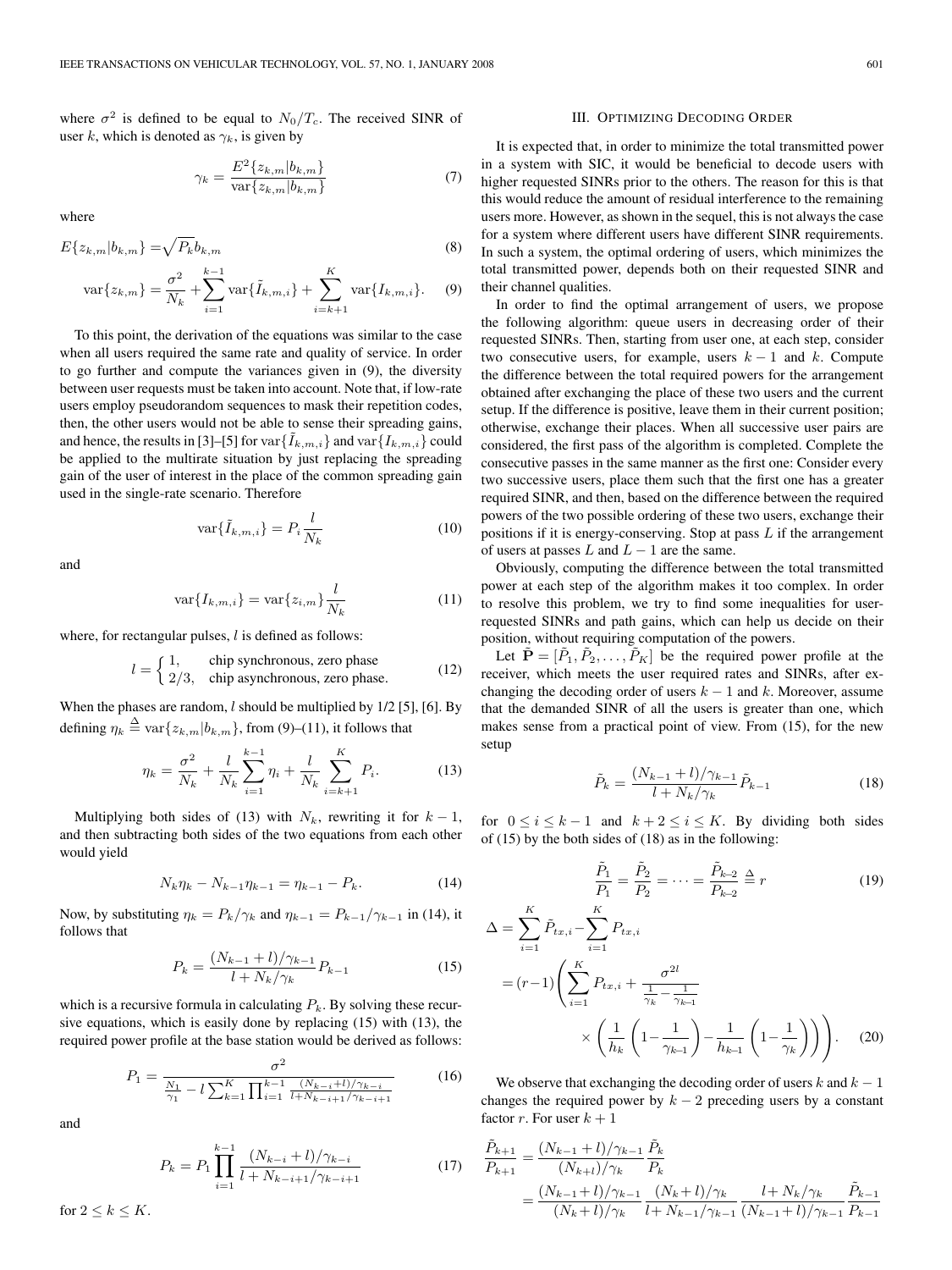$$
= \frac{l + N_k/\gamma_k}{l + N_{k-1}/\gamma_{k-1}} \frac{\tilde{P}_{k-1}}{P_{k-1}}
$$
  
= 
$$
\frac{l + N_k/\gamma_k}{l + N_{k-1}/\gamma_{k-1}} \frac{(N_{k-2} + l)/\gamma_{k-2}}{l + N_k/\gamma_k} \frac{l + N_{k-1}/\gamma_{k-1}}{(N_{k-2} + l)/\gamma_{k-2}} \frac{\tilde{P}_{k-2}}{P_{k-2}}
$$
  
=  $r$ 

and, therefore, similar to (19)

$$
\frac{\tilde{P}_{k+1}}{P_{k+1}} = \frac{\tilde{P}_{k+2}}{P_{k+2}} = \dots = \frac{\tilde{P}_K}{P_K} = r.
$$
 (21)

Let  $h_k$  denote the channel power gain of user k, and let  $P_{tx,k}$ , which is equal to  $P_k/h_k$ , be its transmitted power. The total transmitted power of the new setup would be

$$
\sum_{i=1}^{i=K} \tilde{P}_{tx,i} = \sum_{i=1}^{i=K} \frac{\tilde{P}_i}{h_i}
$$
  
=  $r \cdot \sum_{\substack{i=1 \ i \neq k, k-1}}^{K} \frac{P_i}{h_i} + \frac{\tilde{P}_k}{h_{k-1}} + \frac{\tilde{P}_{k-1}}{h_k}$   
=  $r \sum_{i=1}^{i=K} P_{tx,i} + \frac{\tilde{P}_k}{h_{k-1}} + \frac{\tilde{P}_{k-1}}{h_k} - r \left( \frac{P_k}{h_k} + \frac{P_{k-1}}{h_{k-1}} \right)$   
=  $r \sum_{i=1}^{i=K} P_{tx,i} + r l \frac{P_{k-1}}{l + N_k / \gamma_k} \left( \frac{1}{h_k} \left( 1 - \frac{1}{\gamma_{k-1}} \right) - \frac{1}{h_{k-1}} \left( 1 - \frac{1}{\gamma_k} \right) \right).$  (22)

On the other hand, by equalizing the definition of  $\gamma_1$  for the two cases

$$
\gamma_1 = \frac{N_1 P_1}{\sigma^2 + \sum_{i=2}^K P_i} = \frac{N_1 \tilde{P}_1}{\sigma^2 + \sum_{i=2}^K \tilde{P}_i}.
$$
 (23)

Now, by combining (22) and (23), we can find the following equation, which is linear in  $r$ :

$$
(r-1)\sigma^2 = r l P_{k-1} \frac{\frac{1}{\gamma_k} - \frac{1}{\gamma_{k-1}}}{l + \frac{\gamma_k}{\gamma_k}}.
$$
 (24)

Finally, let  $\Delta$  be the difference between the total transmitted power of the second arrangement of users and the first one. From (22) and (24), we conclude that (20) holds.

As mentioned before, at each step, the sign of  $\Delta$  determines whether the two users should be left in their current positions or not. From our initial assumption, at each step of each pass of the algorithm, the two users of interest are first sorted such that  $\gamma_k < \gamma_{k-1}$ . From (24), it can be seen that r is greater than one in this case, and hence,  $(r - 1)$ , which is the first term on the right-hand side of (20), is positive. Hence, if

$$
0 \le \frac{1}{h_k} \left( 1 - \frac{1}{\gamma_{k-1}} \right) - \frac{1}{h_{k-1}} \left( 1 - \frac{1}{\gamma_k} \right) \tag{25}
$$

or equivalently

$$
\frac{1 - \frac{1}{\gamma_k}}{1 - \frac{1}{\gamma_{k-1}}} h_k \le h_{k-1}
$$
 (26)

then, the second term in (20) would also be positive, and as a result,  $\Delta$  would be positive. Equation (26) implies an upper bound on the values of  $h_{k-1}/h_k$ , which assure that decoding the user with a



Fig. 1. Comparison between the upper bound derived from (26) for the critical value of the path gain of the distinct user in a system with  $K$  active users, with K − 1 of them requiring  $\gamma_1 = 1$  dB and experiencing  $h_1 = 1$ ; if above the upper bound, the distinct user should be decoded earlier than the others versus its SINR requirement  $\gamma k$ .

higher requested SINR before the other one would preserve the total transmitted power.

For the special case when  $\gamma_{k-1} = \gamma_k \stackrel{\Delta}{=} \gamma$ , from (24), it follows that  $r = 1$ , and so, from (22), the difference between the powers would be given by

$$
\Delta = \frac{P_{k-1}}{1 + N_k / \gamma_k} (1 - 1/\gamma) \left( \frac{1}{h_k} - \frac{1}{h_{k-1}} \right).
$$
 (27)

Since  $\gamma > 1$ , by our initial assumption, in order to get  $\Delta > 0$ , we should have

$$
\frac{1}{h_k} - \frac{1}{h_{k-1}} \ge 0 \to h_{k-1} \ge h_k.
$$
 (28)

Equation (28) states that, if two users have equal required SINRs, then, the one with a better channel quality should be decoded in advance.

# IV. NUMERICAL RESULTS

Consider a system with K active users, where  $K - 1$  of them require an SINR of  $\gamma_1 = 1$  dB and experience a path gain of  $h = 1$ , and one of them requires  $\gamma_k > 1$  dB and experiences a path gain of  $h_k$  < 1. Two possible arrangements of the users are the following: decoding the distinct user first or decoding it after decoding all the other users. From (26), we can find a value of  $h_k < 1$ , which would assure that decoding the distinct user earlier than the others is powerpreserving. On the other hand, from (20), for  $h_k \ll 1$ , we expect  $\Delta$ to be negative, which means that the distinct user should be decoded after decoding all the other users. The exact value of  $h_k$ , in which the distinct user should be decoded earlier, can numerically be computed. Fig. 1 shows this result versus the value of  $\gamma_k$  for a number of different values of  $K$ , along with its upper bound found from  $(26)$ . It can be observed that, as the value of K or  $\gamma_k$  increases, the difference between the upper bound and the actual value becomes more significant. This result is expected from (20). Since adding extra users increases the total transmitted power, which appears in the second term of (20), hence, the first term, which reflects the effect of SINRs, becomes more dominant in determining the sign of (20).